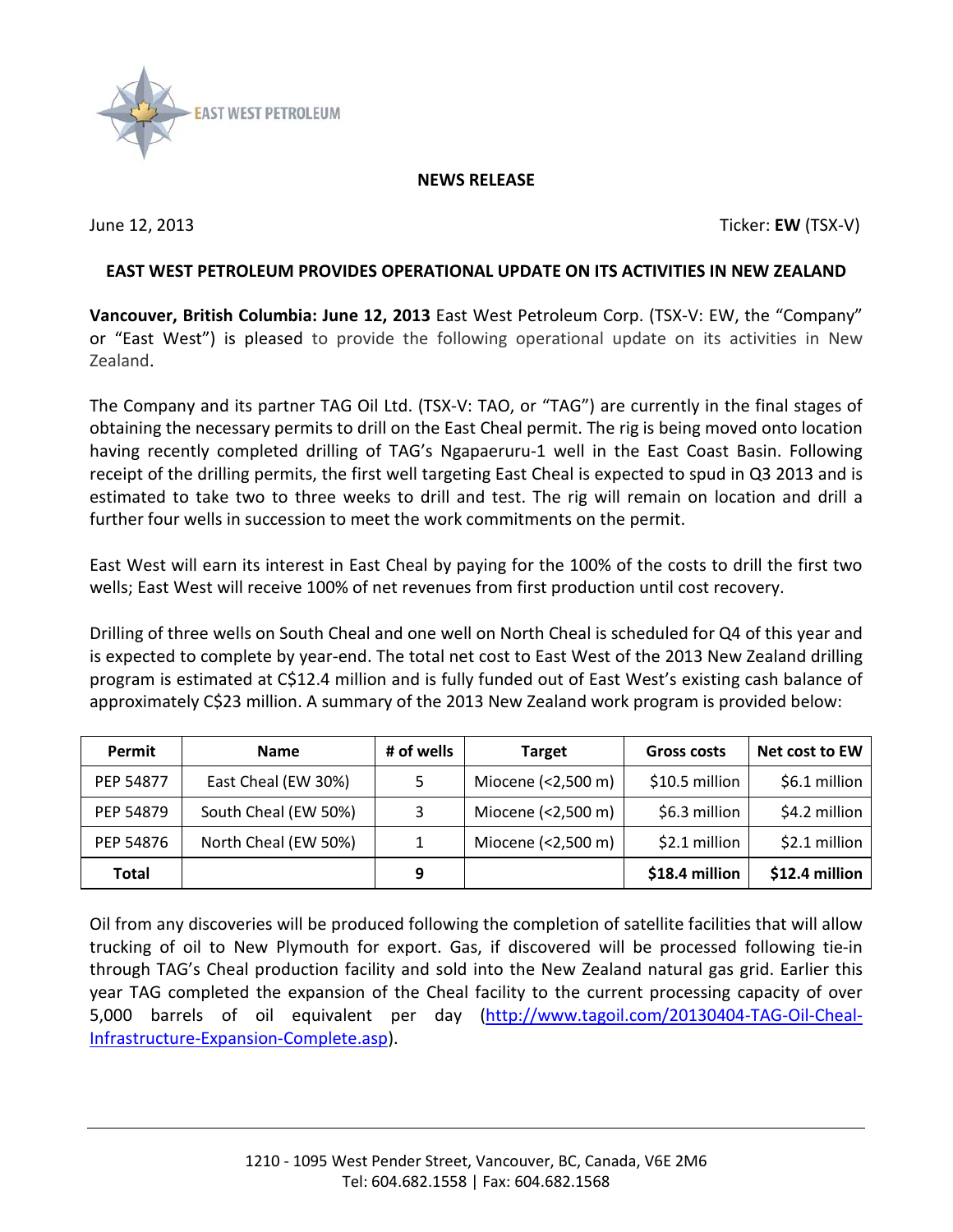David Sidoo, Executive Chairman of East West Petroleum commented, "We are very pleased to be drilling our first well in the Taranaki Basin with our partner TAG Oil. TAG is a world class partner has proven itself as one of the leading operators in New Zealand having successfully encountered commercial oil with their last 25 wells in the Taranaki, and East West is looking forward to continue working with TAG to identify and pursue additional opportunities in New Zealand, including reviewing available permits in New Zealand's 2013 block offer. The spudding of the first East Cheal well will be an important milestone for East West as we enter the operational phase in New Zealand less than one year after entering the country in the 2012 licensing round."

## **About East West Petroleum Corp.**

East West Petroleum [\(http://www.eastwestpetroleum.ca\)](http://www.eastwestpetroleum.ca/) is a TSX Venture Exchange listed company which was established in 2010 to invest in international oil & gas opportunities and leveraging management's knowledge of unconventional play technical expertise. The Company has built an attractive platform of assets covering and area over 1.6 million acres: Three exploration permits adjacent to existing production in the Taranaki Basin of New Zealand with partner TAG OIL (TSX-V: TAO); four exploration concessions covering 1,000,000 acres in the prolific Pannonian Basin of western Romania with a subsidiary of Russia's GazpromNeft; a joint venture exploration program covering 8,000 gross acres in the San Joaquin Basin of California; an oil-prone exploration block of 100,000 acres in the Assam region of India with the three largest exploration and production Indian firms ONGC, Oil India and GAIL; and a 100% interest in a 500,000 acre exploration block onshore Morocco with conventional and unconventional potential. The Company is now poised to enter operational phases in Romania, where it will be fully carried by its partner Gazprom-controlled Naftna Industrija Srbije in a seismic and 12-well drilling program expected to commence in 2013, and in New Zealand where the Company expects to commence drilling operations by Q3 2013, with nine wells to be drilled this year. The Company has adequate funds to cover all anticipated seismic and exploratory drilling operations through 2013.

Forward-looking information is subject to known and unknown risks, uncertainties and other factors that may cause the Company's actual results, level of activity, performance or achievements to be materially different from those expressed or implied by such forward-looking information. Such factors include, but are not limited to: the ability to raise sufficient capital to fund exploration and development; the quantity of and future net revenues from the Company's reserves; oil and natural gas production levels; commodity prices, foreign currency exchange rates and interest rates; capital expenditure programs and other expenditures; supply and demand for oil and natural gas; schedules and timing of certain projects and the Company's strategy for growth; competitive conditions; the Company's future operating and financial results; and treatment under governmental and other regulatory regimes and tax, environmental and other laws.

This list is not exhaustive of the factors that may affect our forward-looking information. These and other factors should be considered carefully and readers should not place undue reliance on such forward-looking information. The Company disclaims any intention or obligation to update or revise forward-looking information, whether as a result of new information, future events or otherwise.